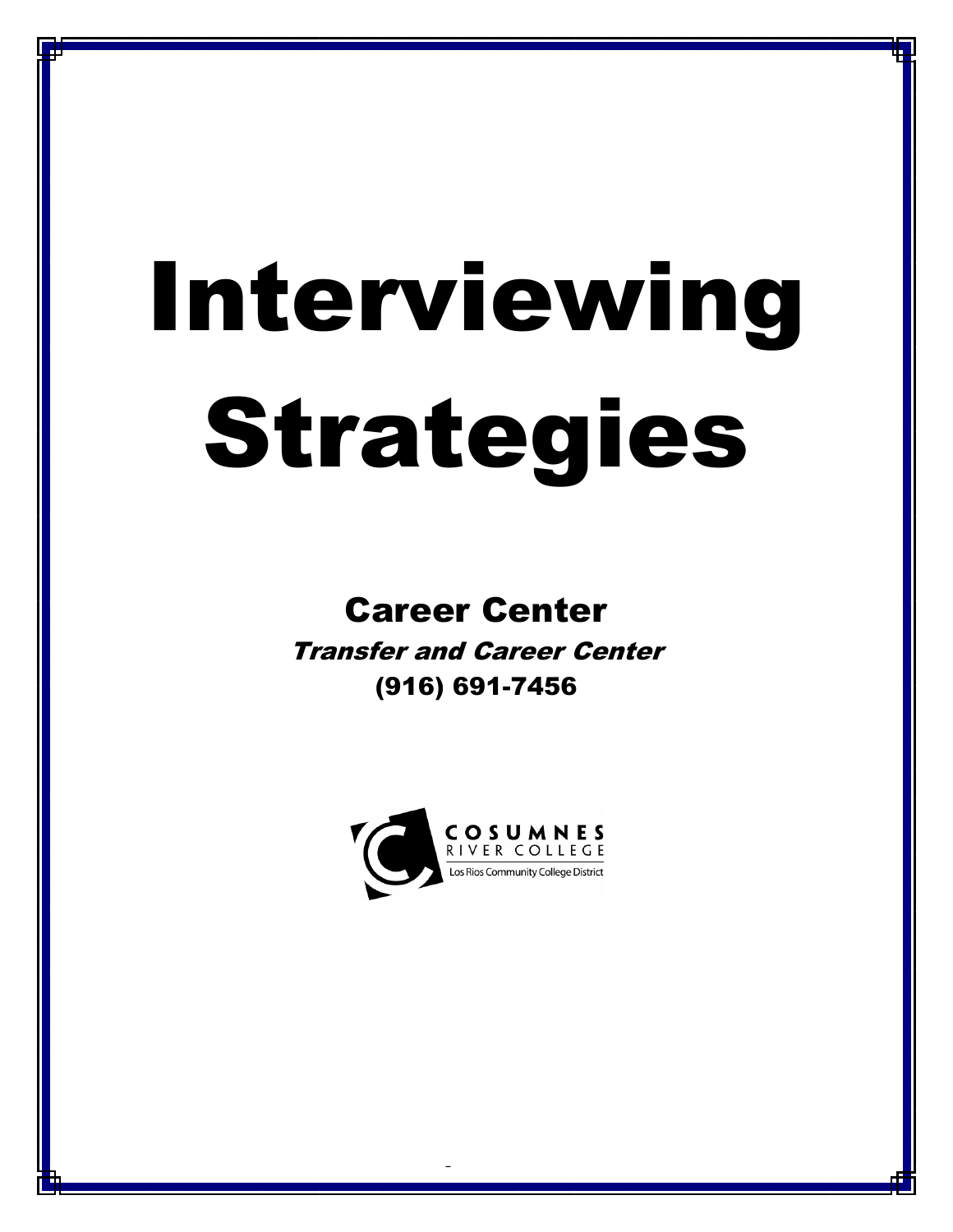#### **What is a job interview?**

A job interview is a structured conversation between an employer and a person applying for a job.

Good interviewing is based upon a strong job search foundation of self-assessment, skills identification, setting goals and objectives, research, résumé and letter writing, and networking.

#### **What's the purpose of an interview?**

The purpose of an interview is to exchange information. It lets an employer get to know you – your accomplishments, skills, talents, interests, work experience, education, and how interested you are in working for the particular organization. The job interview helps an organization find a person who's a "right match" for the particular job. A right match includes someone who can perform the essential functions of the job, execute the mission of the organization and effectively fit into its culture, and successfully relate to other team members and staff.

The job interview also lets you find out information about the employer. It allows you the opportunity to assess if there is a match between your skills and interest and determine if the overall environment meets your needs. The interview is a two-way street, one for the employer to assess you and for you to assess the organization.

The job interview is an important step in your job search. How much preparation time you invest and how you represent and present yourself in an interview can greatly affect your chances of getting a job, getting a job quickly, or finding an employer that is compatible with your skills and interests.

# **The three basic steps in the interview process include:**

- 1. Preparation
- 2. The Interview
- 3. Follow Up

# **STEP 1: Preparation**

#### **Prepare in advance**

 The better prepared you are, the more confident you will be and the greater your chances for success.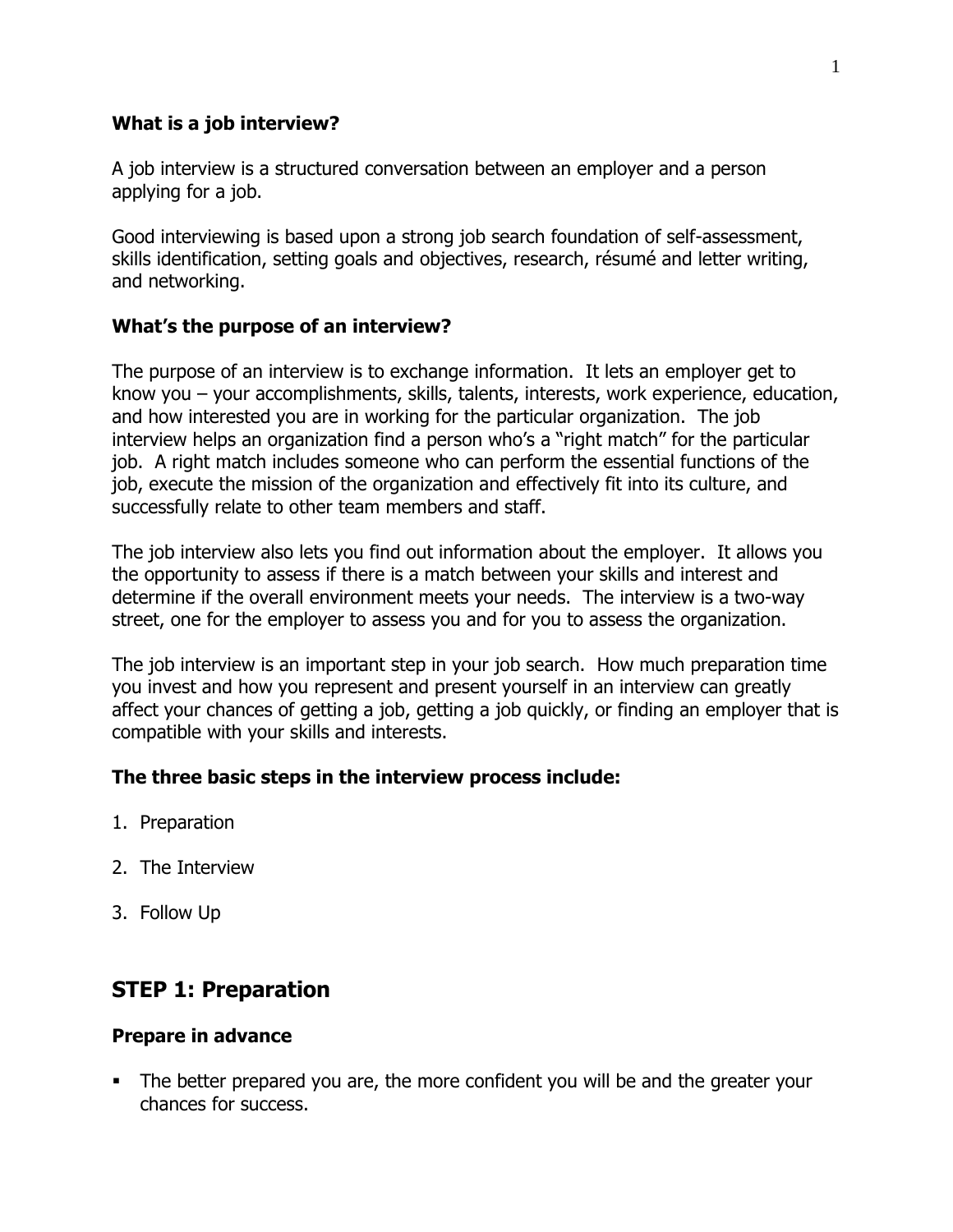- Find someone to role-play the interview with you. The person should be objective and knowledgeable, perhaps a mentor, teacher, co-worker or business associate.
- Use a mirror or video when you role-play to see what kind of image you project.

# **Assessing your interviewing skills**

- Observe your strengths and repeat them.
- Work on correcting your weakness, such as speaking rapidly, talking too loudly or softly and nervous habits.
- **EXECT** Learn the questions that are commonly asked and prepare answers to them. Practice giving answers that are brief but thorough.
- Decide what questions you would like to ask and practice interjecting them at different points in the interview.

# **Evaluate your strengths**

- Evaluate your skills, abilities, accomplishments, education and personal worker traits as they relate to the type of job you are seeking.
- If you have details about the specific job before the interview, practice tailoring your answers to show how you meet the company's needs.
- Look at your transferable and technical skills, and things you've accomplished that had positive results. Be prepared to give specific examples of your accomplishments in the interview.

Match your skills and experience to the job for which you are applying. On the left side, make a list of what the employer is looking for based on the job description. On the right, make a list of the qualities you possess that fit those requirements. Demonstrate your skills and experience on your resume and in the interview.

| <b>Position Requirements</b>          | <b>My Skills and Experience</b>                                                                                                                                                                                     |
|---------------------------------------|---------------------------------------------------------------------------------------------------------------------------------------------------------------------------------------------------------------------|
| <b>Example:</b>                       |                                                                                                                                                                                                                     |
| <b>Excellent Communication Skills</b> | 2 years experience communicating with customers while<br>$\bullet$<br>working at Burger King. Explained menu, provided<br>customer service, resolved customer complaints, and<br>informed supervisor of any issues. |
|                                       | Presented senior training project to American Society of<br>$\bullet$<br>Training and Development. Explained purpose of project<br>to a group of 38 trainers.                                                       |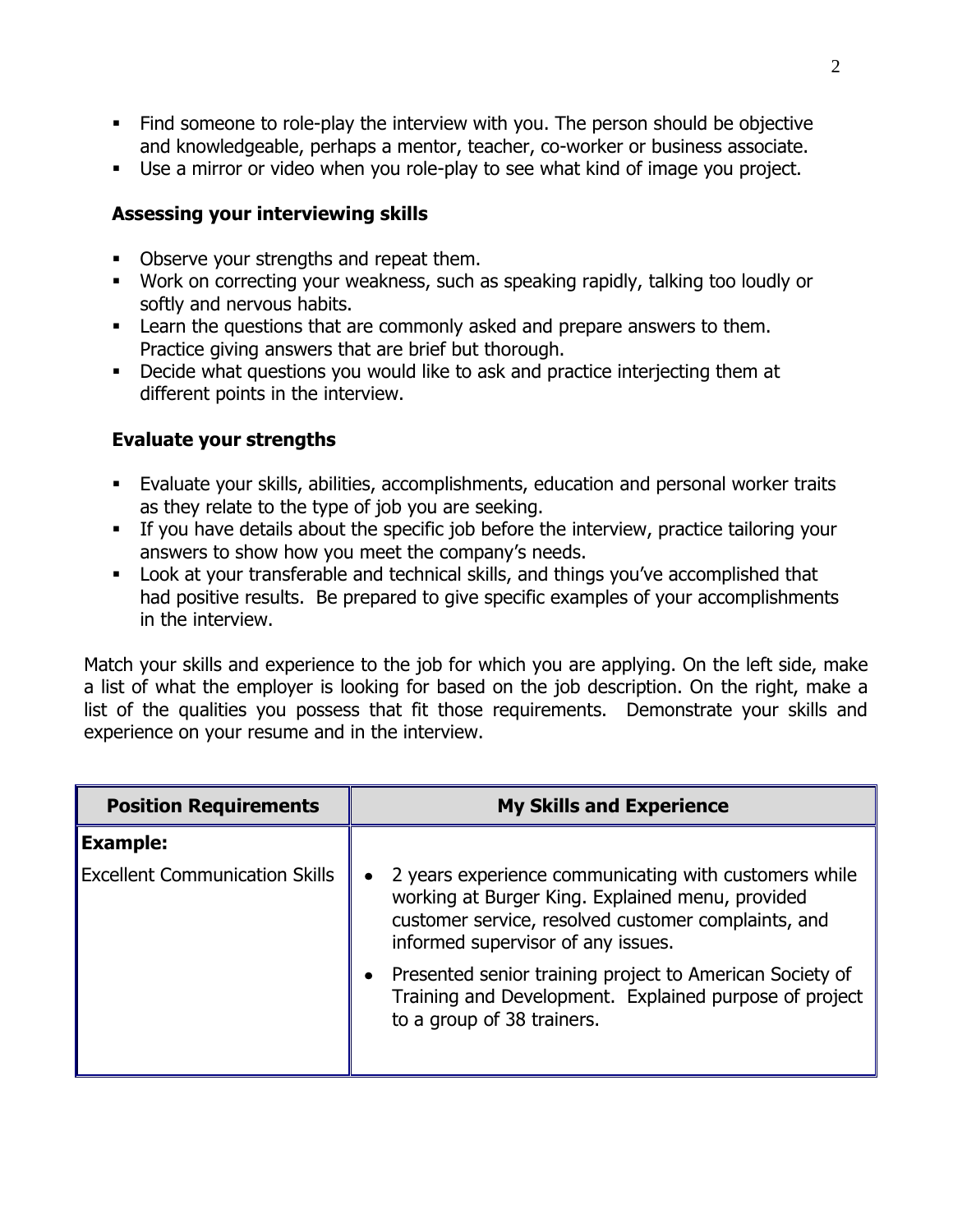#### **Assess your overall appearance**

- Your clothes should be clean and pressed and your shoes polished.
- Make sure your hair is neat, your nails clean and you are well groomed.
- **Dress like the professional you will soon be. Choose dark colors and leave flashy** jewelry and strong scents at home.
- Find out what clothing is appropriate for the organization you are applying with. Although some industries are more stylish, acceptable attire for most industries are more conservative. Men: Wear a sports jacket, collared shirt, tie and slacks. Women: Wear a pantsuit or blazer, blouse and skirt.

# **Research the company**

- The more you know about the company and the job you are applying for, the better you will do on the interview. This information will also help you determine before the interview if you would like to work there.
- Know the company's products and services, who their competitors are and their reputation in the community.
- You can find information on the Internet, at career centers, libraries, and by calling the employer.

# **Know the job**

- Carefully read the job description.
- Understand the responsibilities, skills, and qualifications the employer is seeking.
- Consider the job from the hiring manager's perspective and ask yourself what type of person would you hire?
- Prepare questions directed toward the employer that demonstrate your interest in the job and the company.

# **Have extra copies of your résumé available to take on the interview**

- The interviewer may ask you for extra copies or you may want to offer your résumé to the employer for review. You can also refer to your résumé to complete applications that ask for job history information.
- Make sure you bring extra copies of transcripts, letters of recommendation, references and any other type of documentation appropriate for the position in which you are interviewing. Think about developing a portfolio presentation to help organize your documents.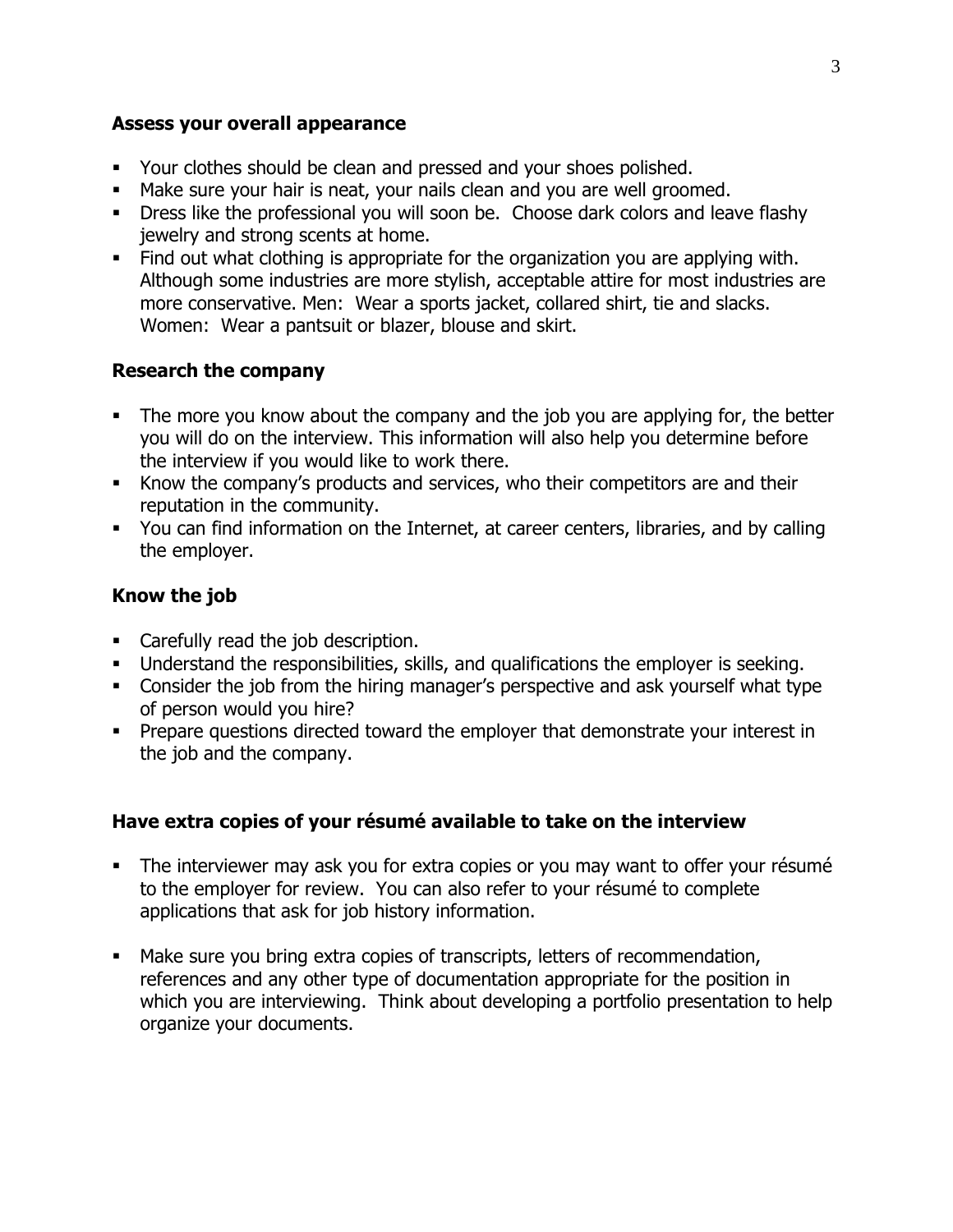# **STEP 2: The Interview (Intro, Middle, Closing Phases)**

The job interview is a two-way discussion between you and a prospective employer. Most interviews are structured with a traditional format. It usually consists of three phases.

# **Prior to Arrival**

- Plan to arrive 15 minutes early
- Give yourself plenty of time
- Go to the interview alone
- Dispose of chewing gum before entering the interviewer's office.
- If you smoke, do not smoke before the interview.
- It's important to make a good impression from the moment you drive into the parking lot and enter the reception area.

**INTRODUCTORY PHASE -** Consists of causal conversation and this is very important. You want to make a good impression and if possible get additional information you need about the company. You only have a few seconds to create a positive first impression, which can influence the rest of the interview and even determine whether you get the job. The interviewer's first impression of you is based mainly on non-verbal clues. The interviewer is assessing your overall appearance and demeanor. When greeting the interviewer, be certain your handshake is firm and that you make eye contact. Your posture shows that you are interested in what is being said. SMILE naturally at appropriate times. Avoid keeping your briefcase/purse on your lap. Pace your movements so that they are not too slow. Try to appear relaxed and confident.

# **Winning Interview Behavior**

- 1. Smile, offer to shake hands and give your name distinctly when greeting the interviewer
- 2. Don't sit down until told
- 3. Let the interviewer take the lead
- 4. Listen and pay attention to what is being said
- 5. Maintain eye contact
- 6. Avoid using slang expressions
- 7. Avoid using verbal fillers like "um", "yeah", "like" and "you know"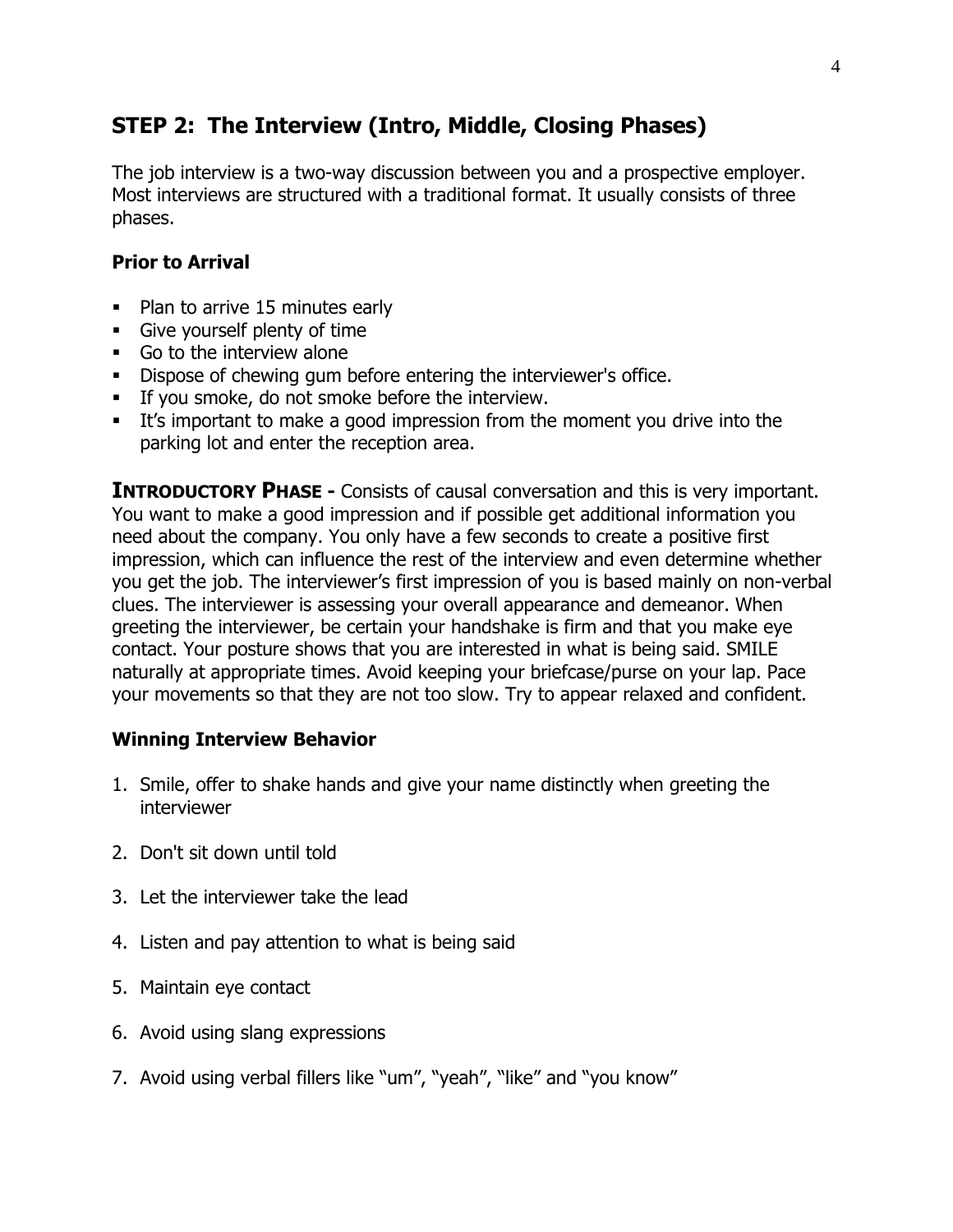## **Winning Interview Behavior Continued**

- 8. Be aware of body language
- 9. Never criticize others (especially a former employer)
- 10. Never beg for a job or be boastful
- 11. Don't discuss personal problems
- 12. Be positive and show your enthusiasm
- 13. Don't use generalities when answering questions
- 14. Don't exaggerate previous positions or their salaries
- 15. Stress strong points
- 16. Answer questions in full rather than merely nodding or saying "yes" or "no"
- 17. Indicate preference as to job desired, never say "I'll take anything"
- 18. Be genuine

**MIDDLE PHASE -** You will be asked questions about your work experience, skills, education, activities, accomplishments and interests. Your answers will be assessed on how you will perform the job in relation to the company objectives. Use specific examples to illustrate your point whenever possible.

#### **EXAMPLES:**

**"Describe a conflict you had with a supervisor/co-worker/colleague and the process you used to resolve it."**

#### **AN ARTICULATE ANSWER FROM A CANDIDATE USING THE STAR METHOD:**

**Situation/Task** - "Last semester, I was working with a group on a project for a class. We needed to decide on a topic and determine the data that needed to be analyzed. A number of people in the group became argumentative and could not come to a consensus as to what direction to take."

**Actions** "I remembered a workshop that I had attended about conflict resolution and used some of the techniques to help us understand each other. We sat down and outlined all of our options, and determined exactly where we actually disagreed."

**Results**- "In the end, coming together at the table and making lists really helped, and we were able to pull off a great project. The professor said that it was one of the best organized projects that she had ever seen!"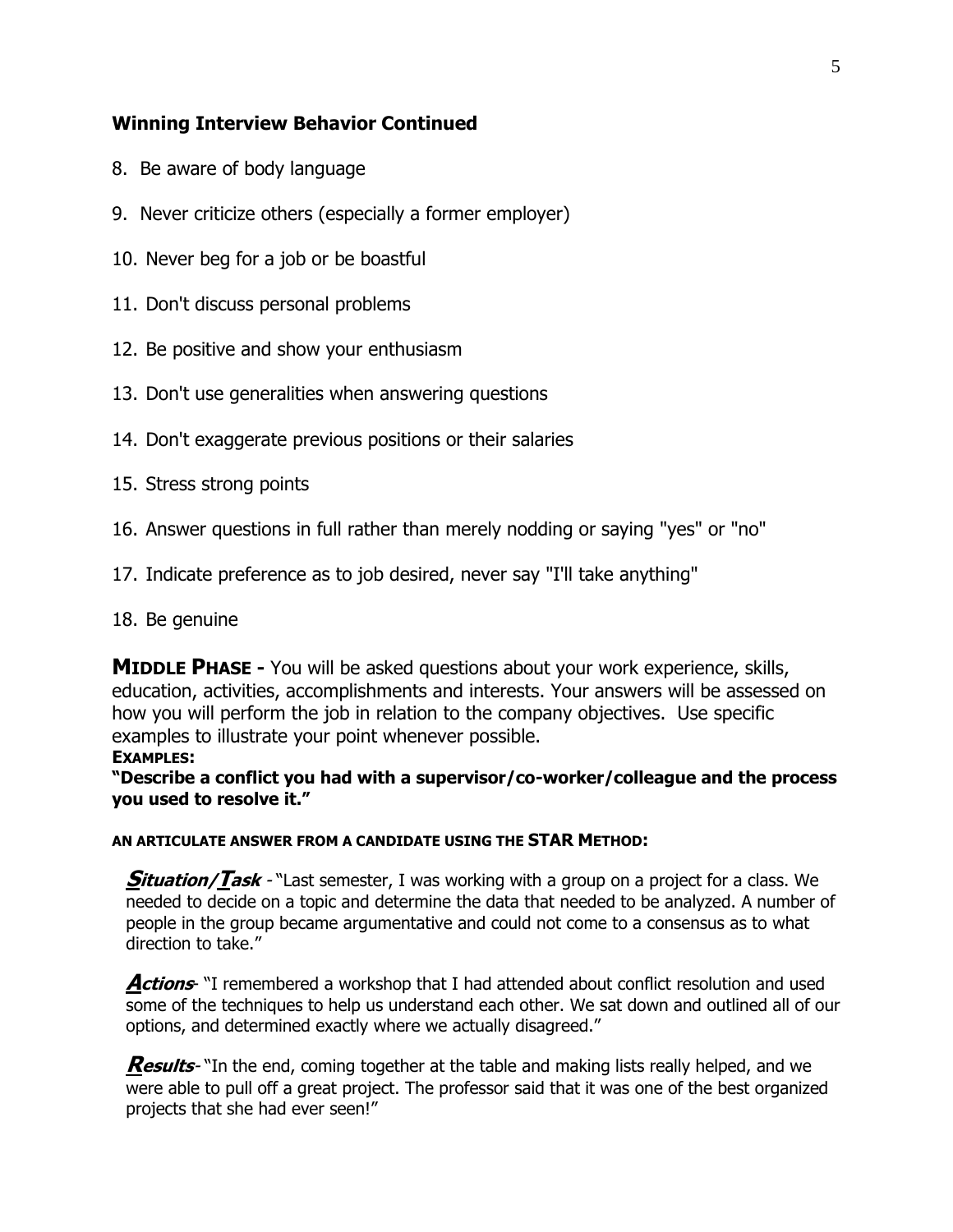### **Frequently Asked Questions and Suggested Responses:**

#### **"Tell me about yourself."**

Briefly describe your education, work experience, qualifications for the position you are applying and a personal worker trait.

"I will be completing my AA degree in Organizational Communication this spring with a 3.75 GPA..."

"I have excellent computer skills that include Microsoft Office, Word, PowerPoint, Excel, Publisher, Outlook and I like to be assigned challenging projects.

#### **"What is your weakest point?"**

Translated means: "What are your areas for improvement?"

Your response could be something like:

"I have always wanted to learn another language, especially in today's workplace and am currently enrolled in conversational Spanish class." Of course this should be a true statement.

#### **"What is your strongest point?"**

"I have excellent computer skills and am proficient in building power point presentations, excel, word…."

"I work well under pressure…"

"I am organized and manage my time well…"

"I catch on quickly and am eager to learn

Give specific examples

#### **"What do you hope to be doing 5 years from now?"**

"I hope I will be working here and have increased my level of responsibility based on my performance…"

#### **"Why have you been out of work for so long?"**

"I spent some time re-evaluating my past experience and the current job market to see what direction I wanted to take…"

"I had some offers, but I'm not just looking for another job, I'm looking for a career..."

#### **"What do you know about our company? Why do you want to work here?"**

Don't make up the information do your research.

"You are a small/large firm and a leading force in the local/national economy…"

"Your company is a leader in your field and growing…"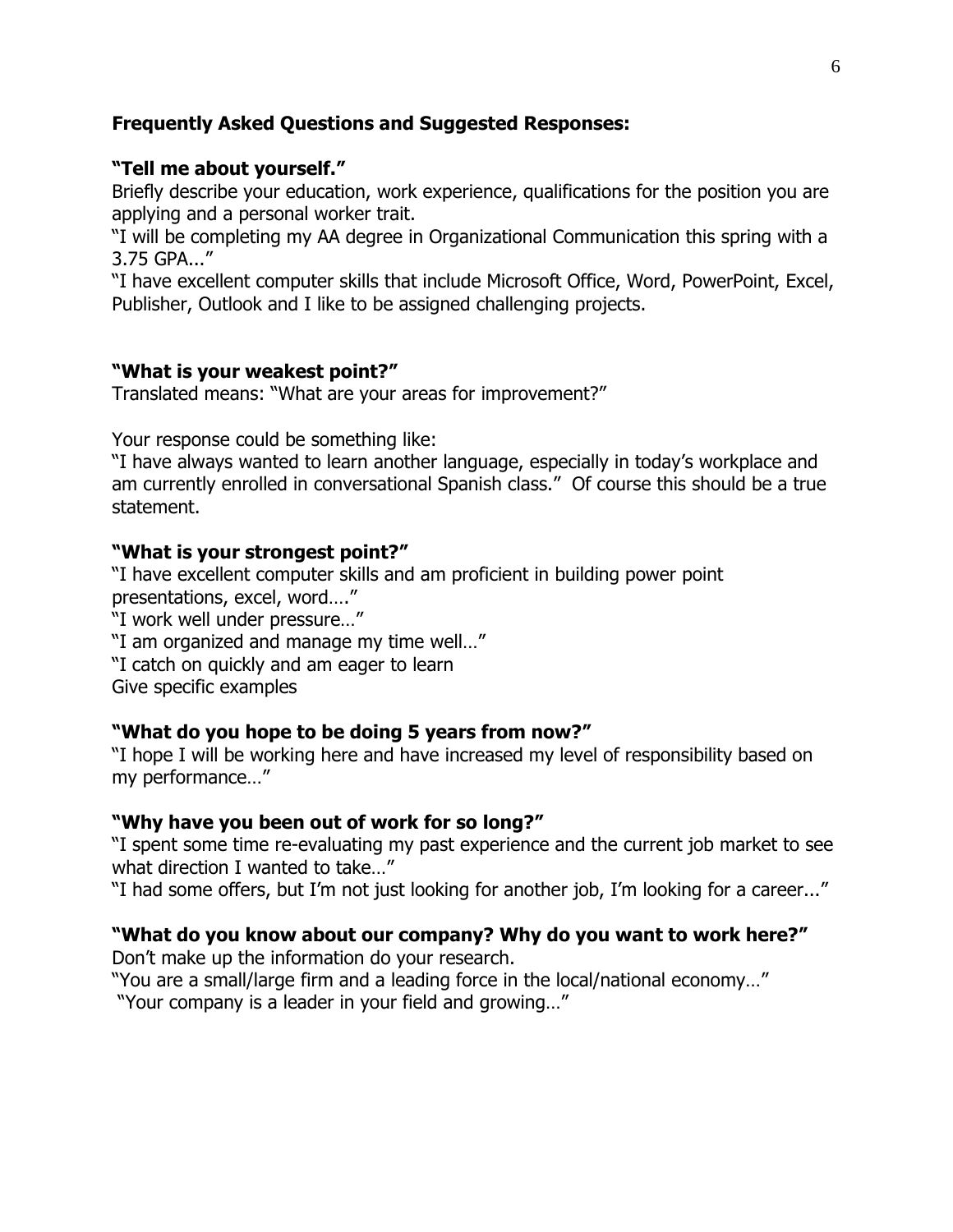# **Frequently Asked Questions and Suggested Responses:**

#### **"What is your greatest accomplishment?"**

Give a specific illustration from your previous or current job where you saved the company money or helped increase their profits. If you have just graduated from college, try to find some accomplishments from your schoolwork, projects, part time jobs, volunteer work, or extra curricular activities.

# **"Why should we hire you?"**

Highlight your background based on the company's current needs. Recap your qualifications keeping the interviewer's job description in mind. If you don't have much experience, talk about how your education and training prepared you for the job.

#### **"Why do you want to make a change now?"**

"I am convinced that there would be no better place to work than your company. You are the top business in your industry. You provide your [employees](http://www.quintcareers.com/interview_question_database/interview_questions_6.html) with the tools they need to stay competitive and sharpen their skills while working in an open, team-based environment. I am also aware that you provide a mentor for all new employees, and I would embrace any opportunity to work with a mentor and eventually become one myself."

# **"Tell me about a problem you had in your last job and how you resolved it."**

The employer wants to assess your analytical skills and see if you are a team player. Select a problem from your last job and explain how you solved it.

# **"Stress Questions" Asked of You**

- Have you ever been fired from a job?
- If you were starting all over again, what jobs would you consider?
- **What do you like best/least about your job?**
- What did you like best/least about your last supervisor?
- **Why have you held so many jobs?**
- **Why did you get into this field?**
- Does your employer know you are planning to leave?

**CLOSING PHASE -** You will be asked whether you have any questions or not. Ask relevant questions that have not been previously asked or answered. If you have decided that you want the job, tell the interviewer. If another interview has been scheduled, get the necessary information. If this is the final interview, find out when the decision is to be made and when you can call. Thank the interviewer by name, offer to shake hands and say goodbye.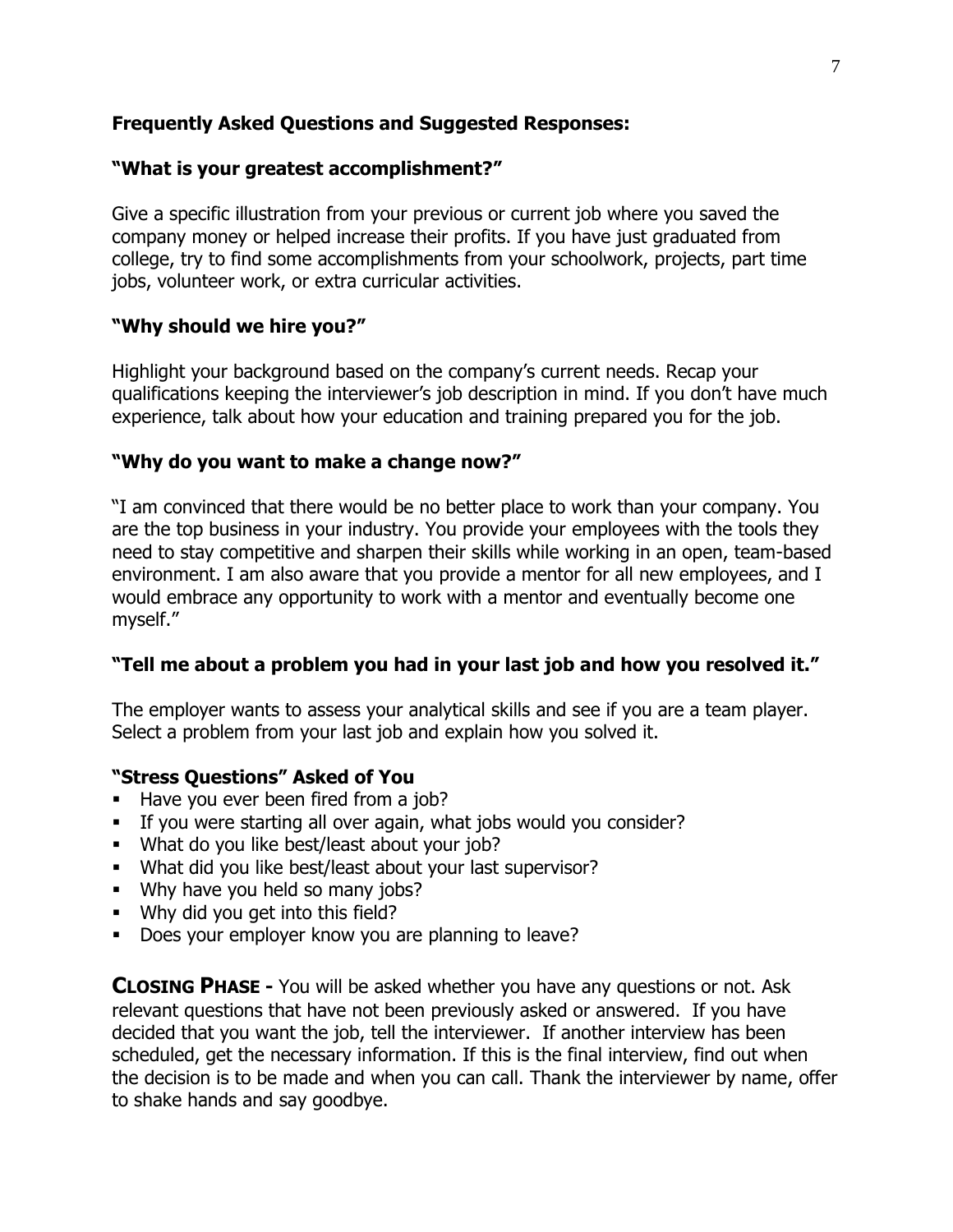# **Questions You Could Ask the Employer**

- How would you describe your management/supervisory style? (provided future supervisor is involved in the interview)
- What are the opportunities for growth?
- How is an employee evaluated in this position?
- What does a typical work day/week look like for this position?
- How would you describe the culture of your company/department?
- What do you think is the biggest challenge of this position?
- Why did the person who had this position previously leave?
- What are your goals for this department?
- Do you have any questions or concerns regarding my qualifications for this position?
- Do you have a business card(s)? (If not be sure to obtain correct spelling of name and title before you leave)
- What will be the next step in the hiring process?

# **STEP 3: Follow Up**

You are not finished yet. Write down the name and title of the interviewer (watch for spelling). Review what the internship entails and record what the next step will be. Note your reactions to the interview; include what went well and went poorly.

Make sure you send a **THANK-YOU note/card immediately after the interview.**

- Be handwritten (only if you have **very** good handwriting)
- Be simple and brief and on good quality paper
- **Express your appreciation for the interviewer's time**

| October 15, 2011                                                                                                                                                                                                                         |              |
|------------------------------------------------------------------------------------------------------------------------------------------------------------------------------------------------------------------------------------------|--------------|
| Dear Mr. Interviewer,                                                                                                                                                                                                                    |              |
| I really appreciated your taking the time to meet with me this afternoon. I<br>believe that my experience in dealing with new products would fit right in with<br>your marketing plan. I am very interested in working for your company. |              |
| As we agreed, I will contact you next Thursday.                                                                                                                                                                                          |              |
|                                                                                                                                                                                                                                          | Sincerely,   |
|                                                                                                                                                                                                                                          | Susie Seeker |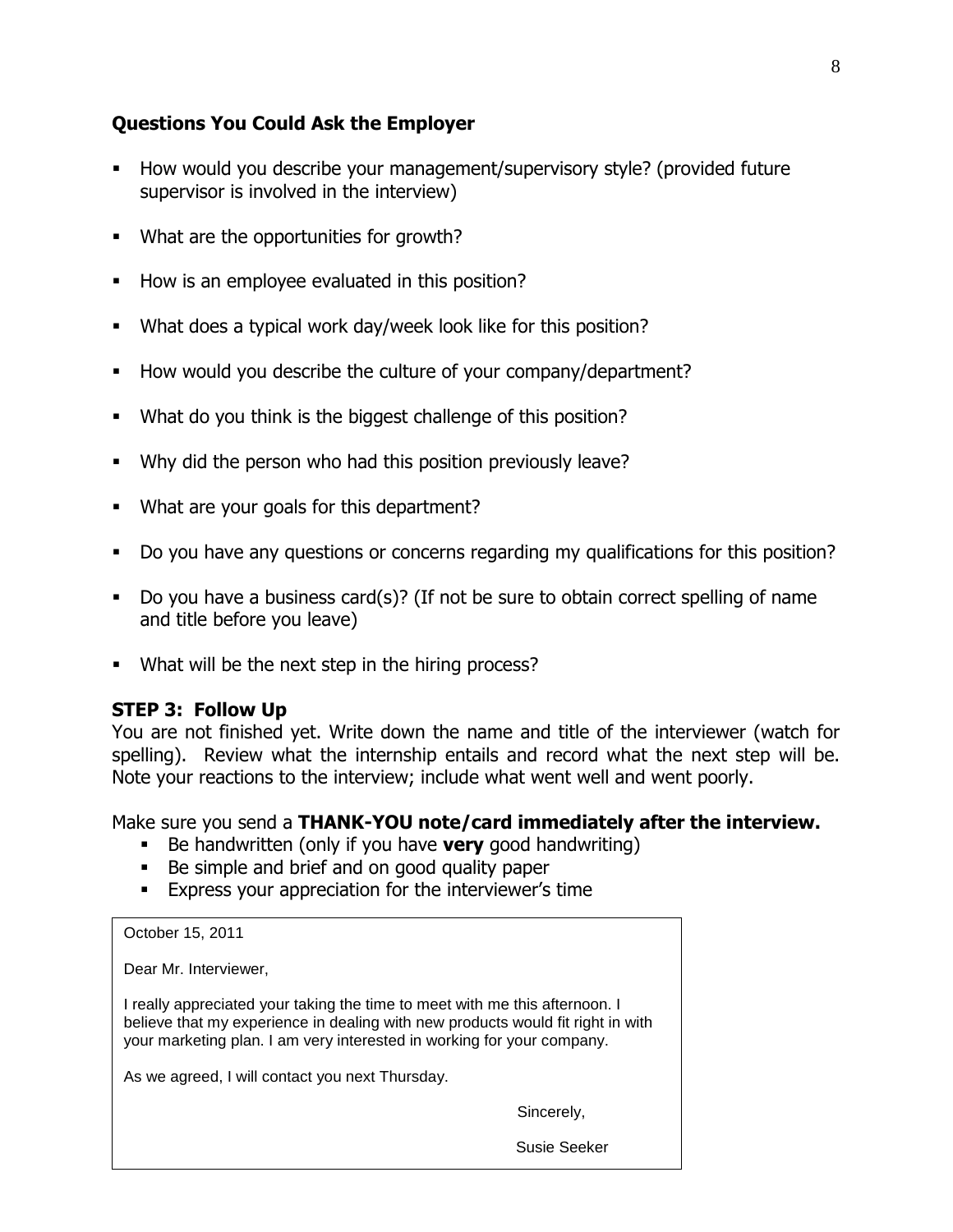#### **Phone Follow Up**

If you were not told during the interview when a hiring decision will be made, call after one week. At that time, if you learn that the decision is still not made, find out whether you are still under consideration for the position. Reiterate that you are interested in the position.

If you learn that you did not get the position, ask the employer for specific ways to improve regarding your qualifications or the way you interview.

If you are offered the position, you have to decide whether you want it. If you are not sure, thank the employer and ask for time to think about it. If you know you want the position, thank the employer, accept the position and get the details on when you start.

#### **NEGOTIATING YOUR COMPENSATION PACKAGE**

Do not discuss your salary with the employer until you have been offered the job and you think it is an offer you should seriously consider. During salary negotiations, you are not only talking about your monetary salary but your entire compensation package. This includes sick leave, vacation time, health insurance, tuition reimbursement, and other benefits the company may offer. Your base salary and performance raises are probably the most negotiable parts of your compensation package.

Make sure you consider all benefits the company has to offer, not just salary. This might also include distance to drive to the job, whether or not travel is involved, and if so, how much. Before you begin negotiating, decide which benefits are most important to you so you are ready to talk to the employer.

#### **HOW TO FIND SALARY INFORMATION**

- Salary.com
- Salarvexpert.com
- Occupational Outlook Handbook
	- [www.bls.gov/oco](http://www.bls.gov/oco)
- Labormarketinfo.edd.ca.gov
- California Career Zone
	- [www.cacareerzone.org](http://www.cacareerzone.org/)
- Careerbuilder.com
- Professional Associations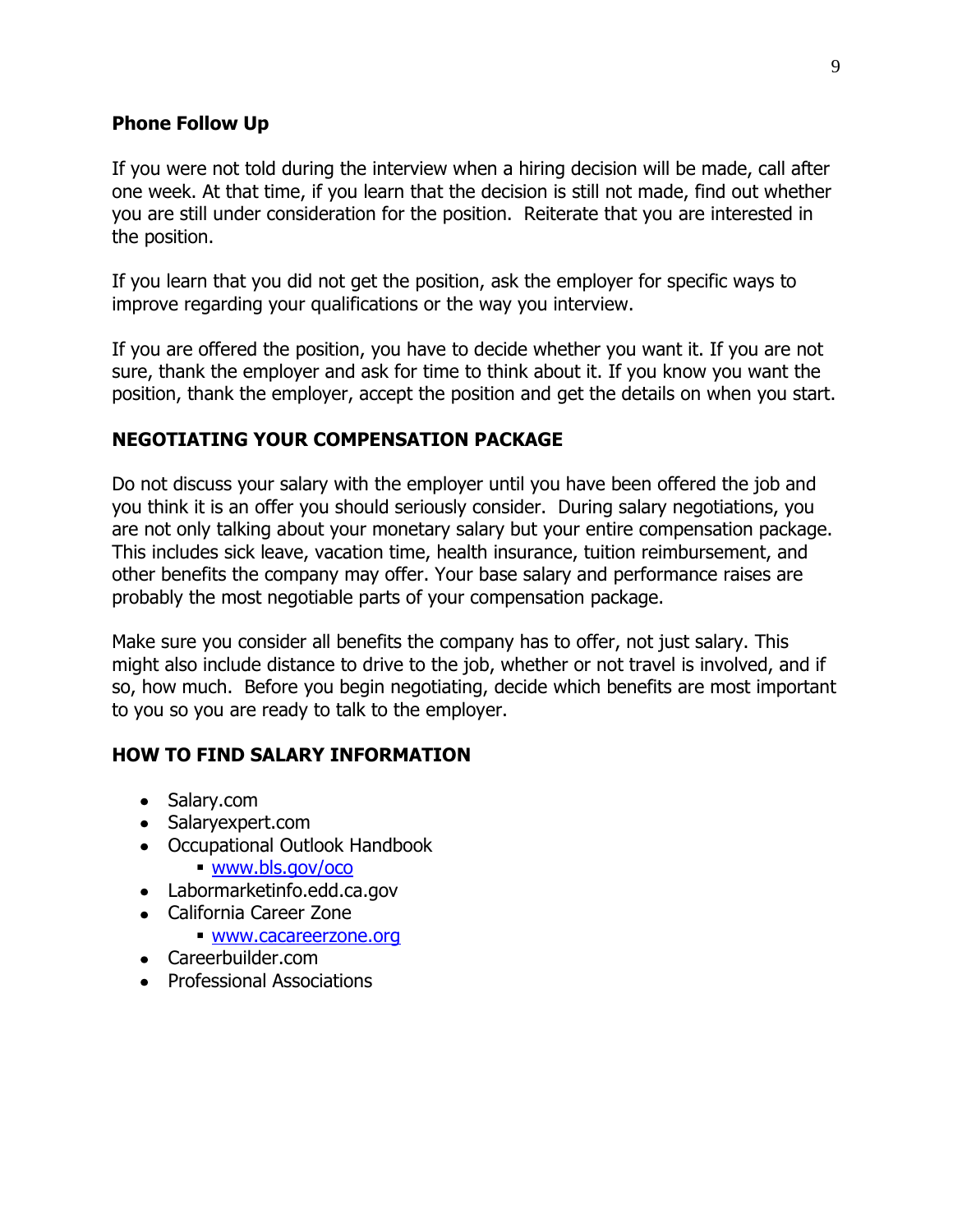# **The Negotiating Meeting**

Be assertive when negotiating a fair compensation package. If the employer makes you an offer that does not seem equitable, restate additional qualifications (if any) that take your overall value above the minimum offer and make a case for increased compensation in other areas (i.e. if a cash increase is not feasible.

If you really want the job, but the offer still seems low after negotiating, ask if the employer will consider a salary review three to six months from your starting date. You usually don't have to make a decision immediately. Ask the employer for a day to consider the offer. Always get the agreement in writing.

# **ILLEGAL QUESTIONS**

Generally, ANY question is permissible as long as the questions:

- **Are clearly job-related**
- Are asked of every candidate
- Don't have an adverse impact on any specific group of persons

Unless the questions pertain to occupational qualifications, employers are forbidden by law to make any distinctions related to:

- **Age, Race, Sex, Religion, and Ethnicity**
- **National Origin or Group Affiliations**
- Child Care, Disabilities, or Transportation
- **Spouse's feelings about travel away from home**

If you feel that you were asked an illegal question and as a result were discriminated against, you should file a charge within 180 days. You should file concurrently with both your state agency and EEOC.

The following response may be made when asked an illegal question:

 Ask the interviewer to explain the question's relevance to the job. This gives you time to clarify both your choices and what the interviewer is driving at.

# **DIFFERENT TYPES OF INTERVIEWS**

 $\checkmark$  **Phone Screening Interview:** A preliminary interview by phone, in which a company representative determines whether you have the basic qualifications to warrant a subsequent interview.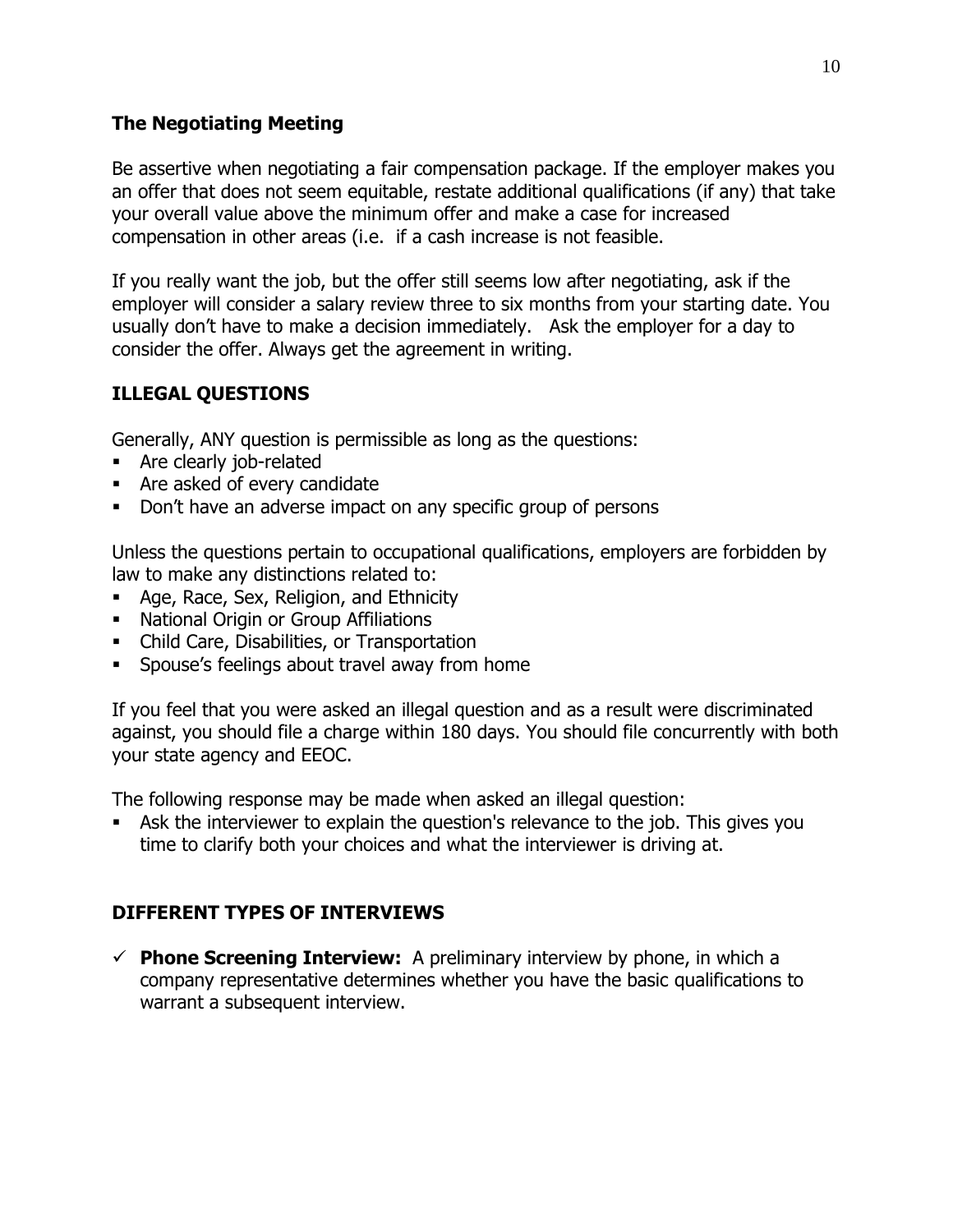- **Structured Interview:** The interview explores certain predetermined areas using questions which have been written in advance. The interviewer has a written description of the experience, skills and personality traits of an ideal candidate. Your experience and skills are compared to specific job tasks. This type of interview is very common and most traditional interviews are based on this format.
- **Multiple/Series Interviews:** Multiple interviews are commonly used with professional jobs. This approach involves a series of interviews in which you meet individually with various representatives of the organization. In the initial interview, the representative usually attempts to get basic information on your skills and abilities. In subsequent interviews the focus is on how you would perform the job in relation to the company's goals and objectives. After the interviews are completed, the interviewers meet and pool their information about your qualifications for the job.
- **Situational Interview:** Situations are set up which simulate common problems you may encounter on the job. Your responses to these situations are measured against pre-determined standards. This approach is often used as one part of a traditional interview rather than as an entire interview format.
- **Panel Interview:** Two or more company representatives may interview you simultaneously.
- **Group Interview:** You may be interviewed with several other applicants. The employer is using the group setting to glean information not thought to be readily accessible in a one-to-one interview. In group interviews the employer will observe applicants' interpersonal skills.

#### **The Phone Interview**

\*Adapted from an article appearing in Quintessential Careers: http://www.quintcareers.com/

Phone interviews are terrifying to some job seekers and absolutely painless to others. Regardless of your feelings about phone interviews, you can develop techniques and skills that will maximize your phone interview's impact on the hiring staff. Here are some phone interviewing tips to get you going:

# **Pre-contact**

In certain circumstances it may be important to give additional contact information. For example, a college student going on spring break during the contact interval after submitting a [letter and resume](http://www.quintcareers.com/phone_interview_etiquette.html) might choose to include a sentence such as "From March 17 to March 29, I will be out of the state/out of the country on spring break. During that time I can be reached at this number/I will be unreachable/I will be unreachable by phone but plan to check my email daily." An applicant who cannot be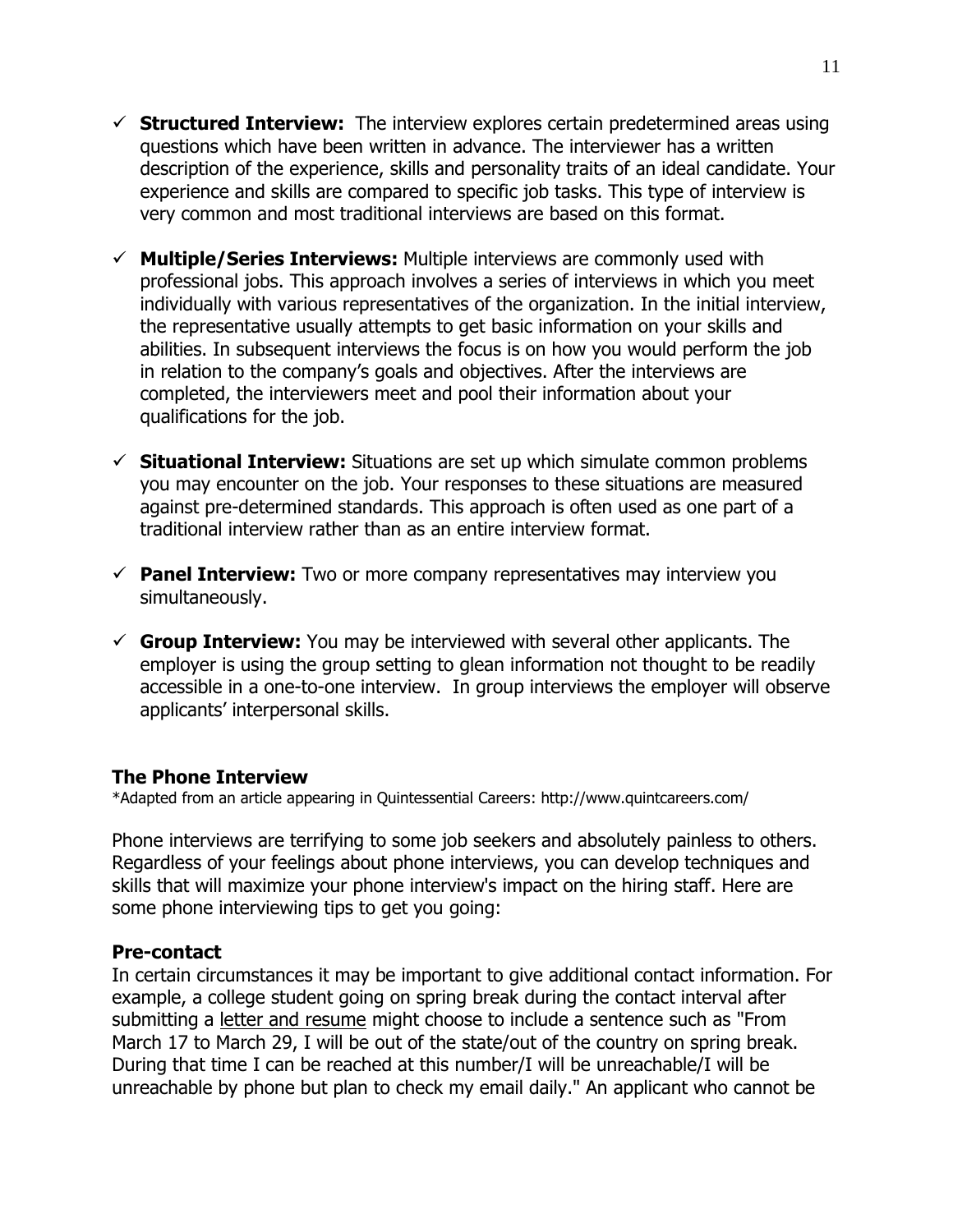contacted during work hours might include information such as "Although I prefer to receive messages at my home number, I check messages frequently throughout the day and can usually return calls during breaks." Finally, if you will soon be moving, include "until" dates with your phone, email and mailing information.

Next, think about your answering machine message. A trend observed by many recruiters is voicemails/answering machines that treat incoming callers to a snippet of music from the resident's favorite band of the moment. It's important to create a professional impression. It is helpful if recruiters can be sure they've called the right number. For privacy and security issues, many people do not list their first names, last names, or telephone numbers on their answering-machine/voicemail greetings. My recommendation is usually to leave *one* of these identifiers in the message: "You've reached Amy, Cathy, and Mark. Please leave a message" or "You've reached 617-973- 5235. Please leave a message."

If you have roommates, housemates, a spouse, or children it's important to work out a system of message-taking. It might be a good idea to invest in individual voicemail boxes for each member of your household. After you mail your applications and while you are waiting for the phone to ring is a good time to create a mini-job log to have near the phone. My advice to job-searchers without photographic memory is to make a list of the companies at which they've applied and the titles of the positions applied for. Some people even list qualifications requested for each position. (See a [Sample Phone](http://www.quintcareers.com/phone_interview_log.html)  [Interview Log.](http://www.quintcareers.com/phone_interview_log.html)) Thus, if you are called by hiring staff, you will have some idea of which job they're calling about. This week of phone interviewing has really sensitized our staff to this issue. Ideally, the interviewer would like to think his or her company is the only employer to which you've applied. But this hope dies quickly when you say something to the effect of "now what job is this again; I've applied for so many….?" At best, it makes you look disorganized and at worst as if you are sending out hundreds of [resumes](http://www.quintcareers.com/phone_interview_etiquette.html) desperately.

#### **When You Miss the Contact**

If the hiring staff leaves a message for you, return the call as soon as you can. When you return the call, give your full first name and last name and indicate that you are returning the recruiter's call regarding the xxx position. If the message was left for you at 1 pm and you didn't get it until you returned home at 7:30, call and leave a voicemail then. In this circumstance, voicemail is your friend. Again, give your full first name, last name, specific position *and* your contact information for the next business day. Caution! Be prepared in case the recruiter is still there at 7:30 and wants to do a phone interview right then!

#### **When You're There for the Contact**

Many interviewers like to make sure that interviewing now is convenient for the candidate. Most recruiting professionals will give candidates this courtesy, particularly when calling a candidate at her current place of employment. Many recruiters want you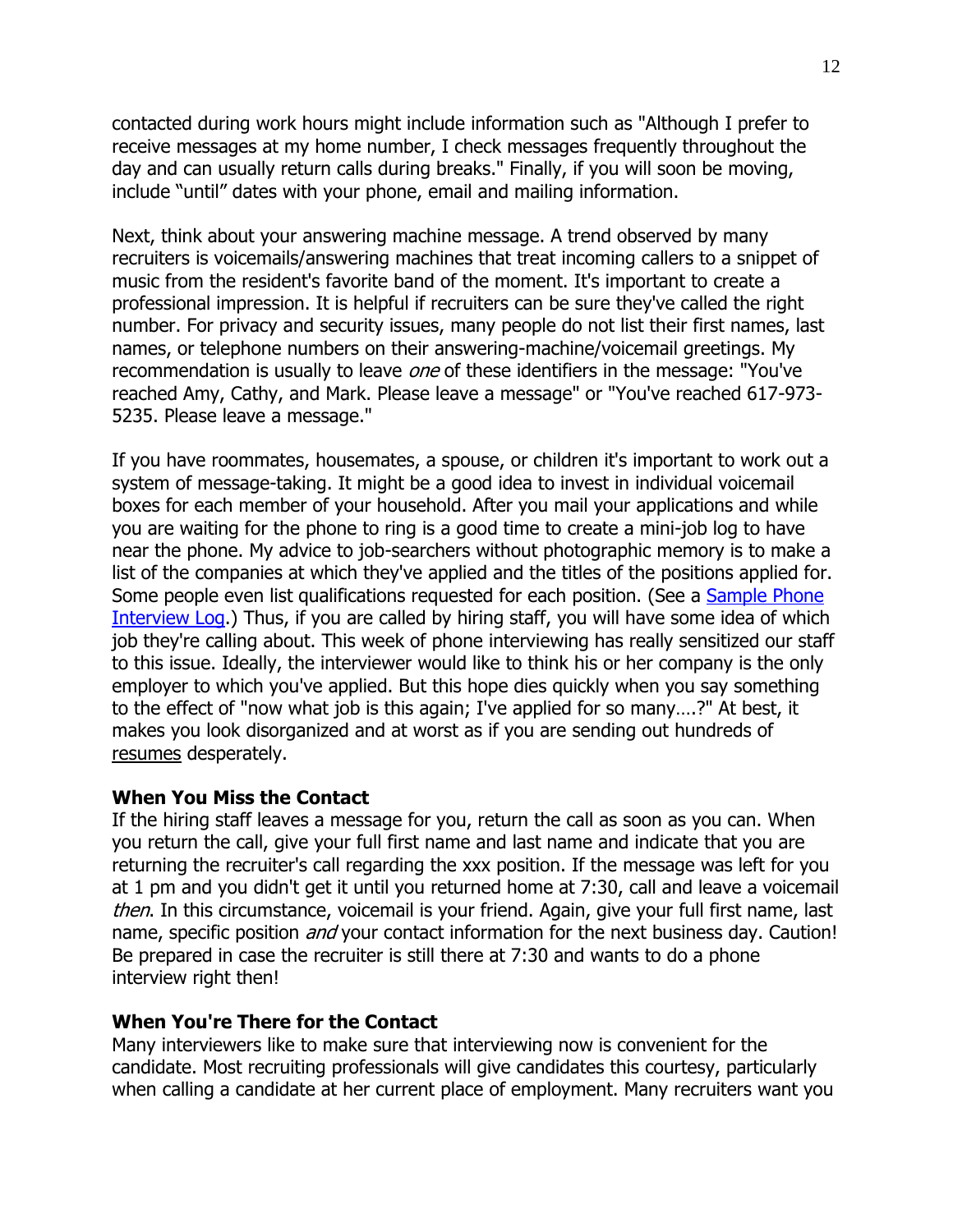to talk to them when they call, and may not want to call again later. They may have only one or two clarifying questions that would take just a few minutes. Or they may want to do the full 10-60 minute phone interview with you, and they want to have you do it extemporaneously. Other recruiters want the candidate to feel composed and settled and have a quiet place to talk and think, and may not mind making a later appointment. If you are good on the phone and quick on your feet, you may want to go ahead with the interview. If you are in the middle of something, running out the door, or can't remember what the job is, it may be best to suggest an alternate time. A good way phrase is "I'm so happy you called. I have about 10 minutes before I have to run out the door. Is that enough time, or can I call you back later this afternoon?" This way, you are expressing your interest, being clear about the time you have, and suggesting a time to connect later.

While you are talking, make sure that your cordless phone battery is not about to run out, that your roommate is not about to run the vacuum, and that you will be able to concentrate. It may help to have your notes and resume in front of you, and to have a pen in your hand to take notes. If the entire hiring committee is on the other end in a conference call, you will want to write down each person's name/role down so that you can refer to it later. It's important that you are clear about whether or not you can hear the interviewer clearly. *Don't* say, "Can you speak up?" *Do* say "I'm having trouble hearing you. Can you hear me clearly?" The latter is slightly less confrontational and clarifies whether the connection between you is bad or if the problem is on the recruiter's end. As with *any* interview, be prepared to ask questions at the end. You want to have the recruiter(s) hang up with a good impression of your interest in the company.

#### **After the Call**

Send a thank you note after the call. For example, "Thank you for spending time with me on the phone today talking about the enrollment [management position.](http://www.quintcareers.com/phone_interview_etiquette.html) I enjoyed the conversation and have a better understanding of the job. I'd be interested in an onsite interview, and would welcome the opportunity to further discuss my candidacy."

#### **AFTER THE INTERVIEW CHECKLIST**

| Interview Date:     |  |
|---------------------|--|
| Place of Interview: |  |
| Position:           |  |

Names & Titles of Interviewers:

Arrived on time

- Dressed properly
- Friendly with secretary and all others
- Introduced myself to interviewer(s) and shook hands firmly
- Gave copy of my resume and/or other pertinent information
- Described qualifications and accomplishments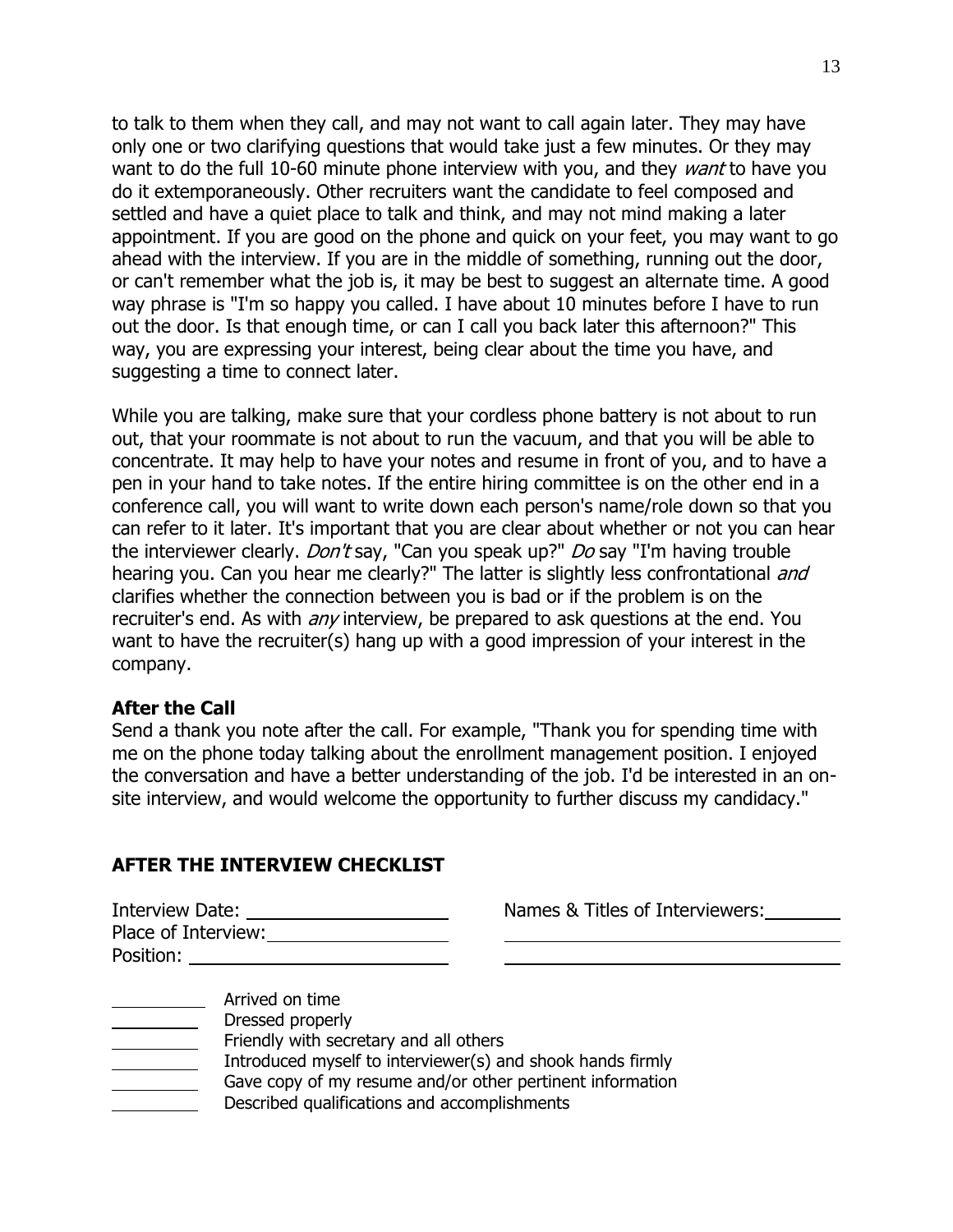- Related skills and experience to employer's position
- Maintained eye contact with interviewer(s) while talking
- Kept good posture, avoided nervous mannerisms and had open body language Mentioned sense of responsibility and dependability
- 
- Mentioned interest in job, showed enthusiasm and maintained a positive attitude Listened to interviewer's questions
- 
- Manner of conservation understandable (voice, tone, volume, speed of speech) Gave thanks and extended handshake at end of interview

- 1. How do I feel overall about the interview?
- 2. What did I do and say in the interview that I liked?<br>
<u>Letting</u>
- 3. What did I do and say in the interview that I didn't like?
- 4. What might I do and say differently next time?
- 5. Did I do enough research on the employer and position?
- 6. What is the next step?

# **GUIDELINES FOR WHAT TO WEAR**

\*Adapted from Stanford University Career Development Center Website http://cardinalcareers.stanford.edu

# **What kind of suit is appropriate for the interview?**

Opt for a fashionable business suit in a low-key color such as navy, black or gray. Patterns are acceptable if they are extremely subtle, such as a fine dress tweed or pin stripe. The jacket should have long sleeves, with a straight or pleated skirt. A coatdress, with clean, simple lines, is also acceptable attire. Use subtle colors. Men should wear a two-piece, single-breasted suit in navy, black or charcoal, wool or wool blend, and solid or very thin pinstripes. If at all possible, avoid the shiny polyester.

# **What about accessories?**

Women should carry a small, simple purse. Men, if you are not yet in the habit of carrying a wallet, now is the time to start, and the place for it is in one of the inner chest pockets of your suit. A brief case is not necessary. However, a leather portfolio or notebook holder is a good idea for on-site interviews; on campus, a notebook to hold a few extra resumes would be appropriate. Now is the time to wean yourself from your faithful backpack.

# **What is the correct skirt length for business?**

Whatever is the most appropriate for both your legs and your profession. Consider what happens when you sit down in a short skirt. Would you be comfortable? Try on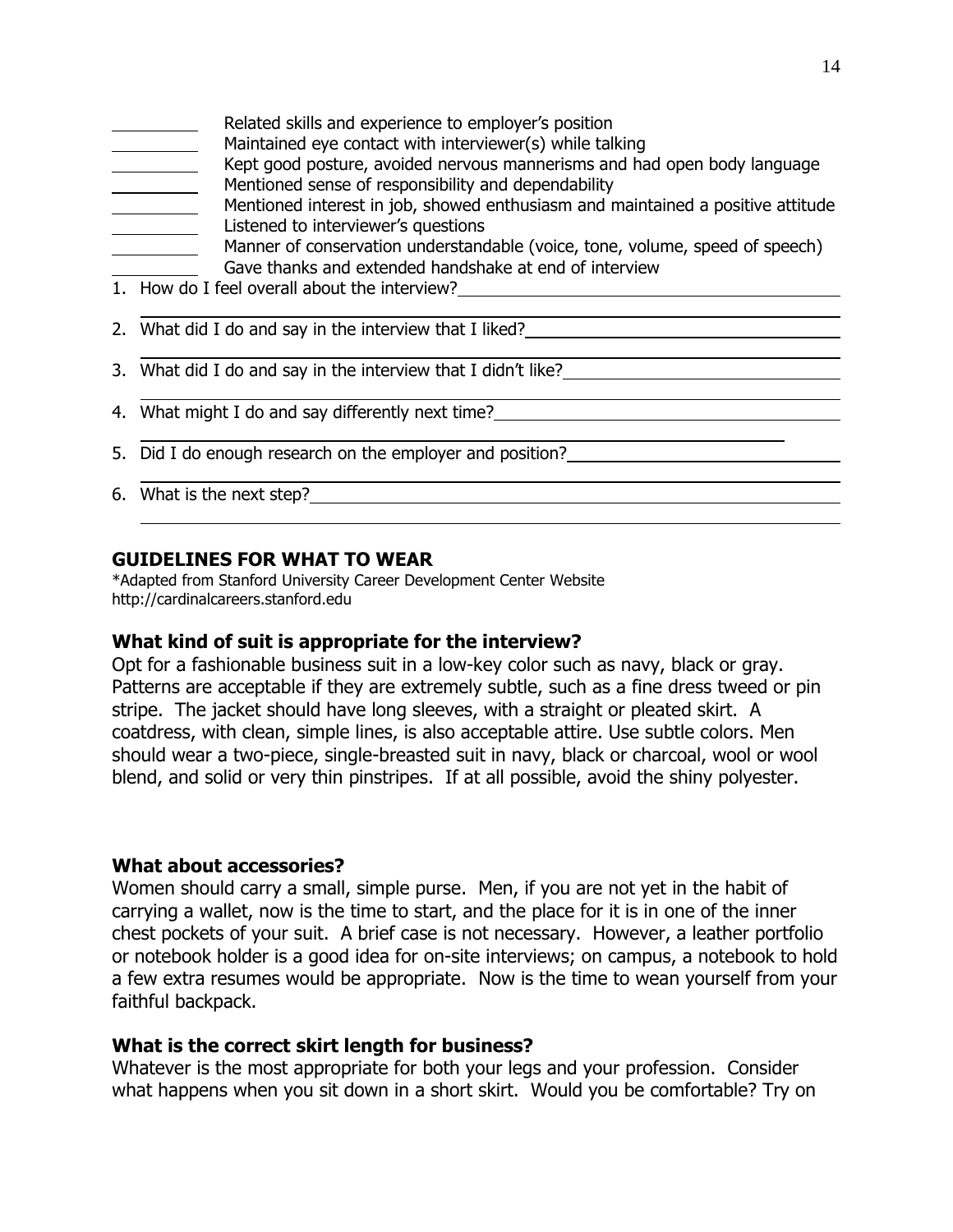skirts of various lengths, and then determine what your personal hemline should be for each style of skirt; slim, pleated and full. Generally, slim skirts look better at the knee while pleated and full skirts look best considerably longer.

#### **Does it matter what kind of tie I wear?**

Yes. You should wear a tie that matches your suit. Wear a conservative tie with a simple knot. Ties with silk in a simple stripe or repeating pattern, with no more than three colors is a good start. The background color should be neutral perhaps navy, dark gray or burgundy, a paisley tie, in muted dark colors, is modern yet conservative for young men.

#### **Can I wear a pantsuit to the interview?**

A pantsuit can be very smart and professional looking provided that the jacket is tailored to fit with matching slacks and is worn with a simple no frill, no tie blouse. However, if you are unsure of a company's policies regarding proper dress, call the personnel office for more information. A woman in a pantsuit, by some organization's standards, could be considered a "non-candidate."

#### **What are the appropriate shoes to wear for men?**

For men, shoes should be leather, black or brown, and polished with no worn down heels. The wing tip and other plain lace-up shoes are the traditional footwear. Slip-ons work as well if they are dressy and in good taste. Business socks should be over-thecalf, never ankle length or even slightly droopy, and should match your pants or shoes.

# **What are the appropriate shoes to wear for women?**

For women, the best shoes are plain pumps with one to two inch heels. You can go higher if you don't feel tall enough, but make sure you can still walk quickly and steadily. Shoes should be of high quality leather in black or the color of your suit. Wear sheer stockings in a skin tone. **Never** wear black or opaque stockings with light or white shoes.

# **I was told to dress casual for my interview - what is casual?**

Never wear jeans, T-shirts, tennis shoes, sandals or boots to an interview. Appropriate business casual is usually a pair of slacks, shirt, and sports jacket.

# **I have only one suit. How can I change my look?**

Your suit should always be clean and professionally pressed, worn with an all-cotton, well-ironed white or possibly light blue, long sleeved dress shirt. Wearing a different tie can dramatically change the look of your suit. A woman may accent her basic outfit with a different blouse, or she may add a scarf or a simple small pin.

# **I do not own a suit and I do not have a lot of money to purchase one. Where can I shop to find an inexpensive one?**

You can find suits, dress shirts, blouses, and shoes that are very inexpensive and in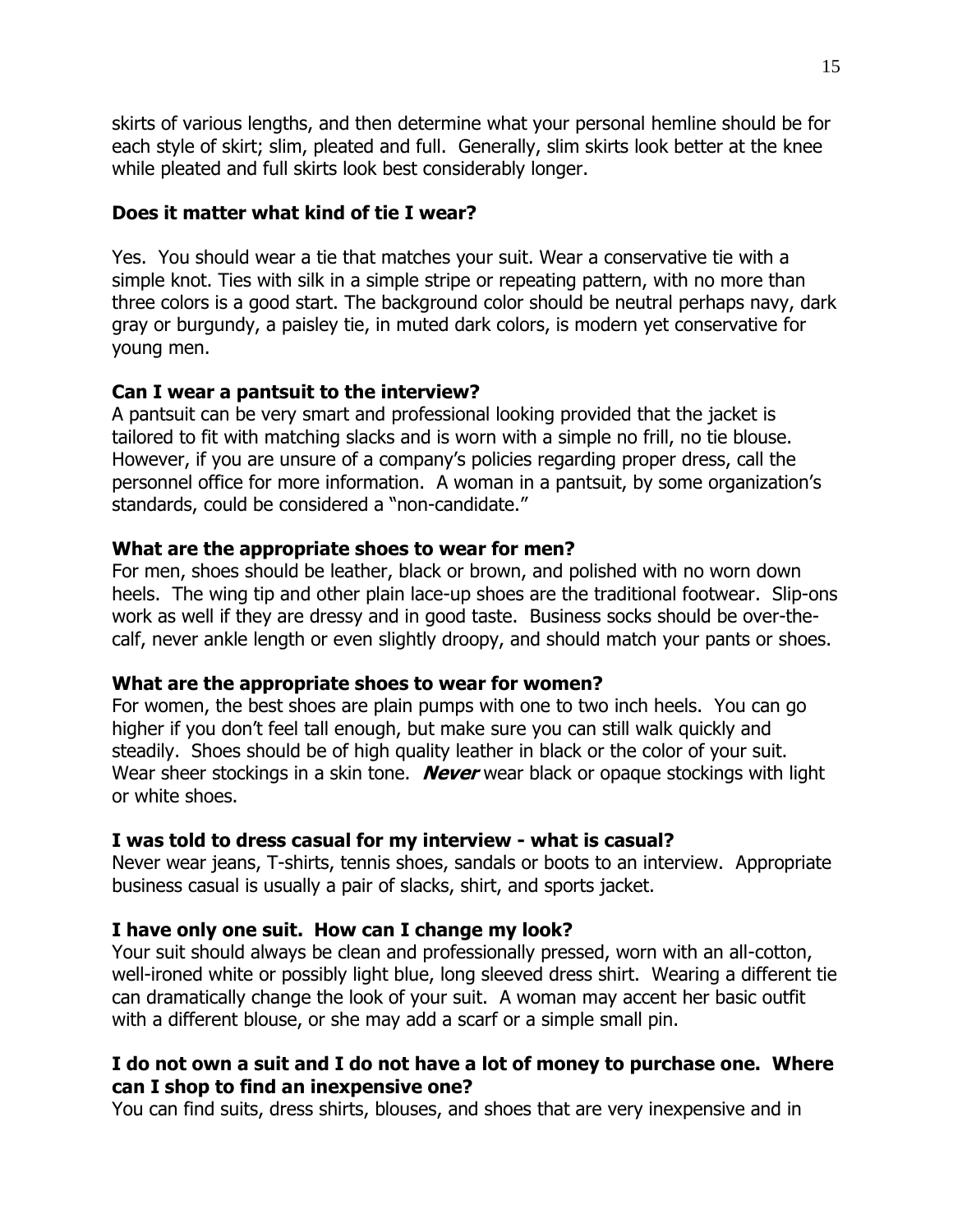good taste at thrift shops, Salvation Army, discount stores, consignment shops and outlet stores. Remember that the key is a simple style in a conservative color. If you find a dark suit with contrasting buttons, replace them with buttons the color of the suit, have it cleaned and professionally pressed.

#### **Is it appropriate to wear perfume or cologne?**

It is nearly impossible to tell how strong a fragrance your own perfume or cologne is emitting. What seems like a pleasant whiff of scent to you may overpower someone else. In addition, your interviewer may be allergic. So, why risk it? Don't wear any scent at all, and no, a little dab is not OK. The most attractive scent is your natural, fresh smell after a bath or shower with deodorant. If you smoke, avoid smoking in your interviewing outfit. Cigarette odors cling to your clothes for several hours and smoking to most employers is an undesirable habit.

#### **What kind of jewelry should I wear?**

Too much jewelry or wrong jewelry can be considered distracting and can elicit negative responses. Women should wear post or simple earrings, no dangles, and a plain bracelet, if any. A dress rule that pays off: never wear jewelry that is not functional and keep it simple.

#### **I have worn an earring throughout my college years. Is it okay, as a man, to wear it to my interview?**

It is not in your best interest because it breaks the rule of executive dress. This style of jewelry is all right when you are with your friends or even in some work environments, but it is out of place for the job interview.

#### **Should I wear make-up?**

If you choose to wear make-up, keep it understated. Iridescent eye shadow, glossy red lipstick and inch long lashes (unless they are naturally long) should be avoided. Opt for a healthy, natural look. Your nails should be short with clear or pale polish.

#### **Should I cut my hair to look more professional?**

It is not necessary for you to cut your hair, but you should wear it in a groomed style, off your face. It is distracting during an interview to constantly have to push your hair from your face. Your hair should be neat and clean, as well as attractive.

Men should shave and trim their mustache. Beards are probably best left to grow after you get the job. You may want to call the personnel office for information regarding the company's policy on facial hair.

#### **Do these guidelines apply to all organizations, or just the corporate world? What if I'm interviewing for a job with a less formal environment?**

Every industry has its own requirements, and knowing what to wear on the day of the